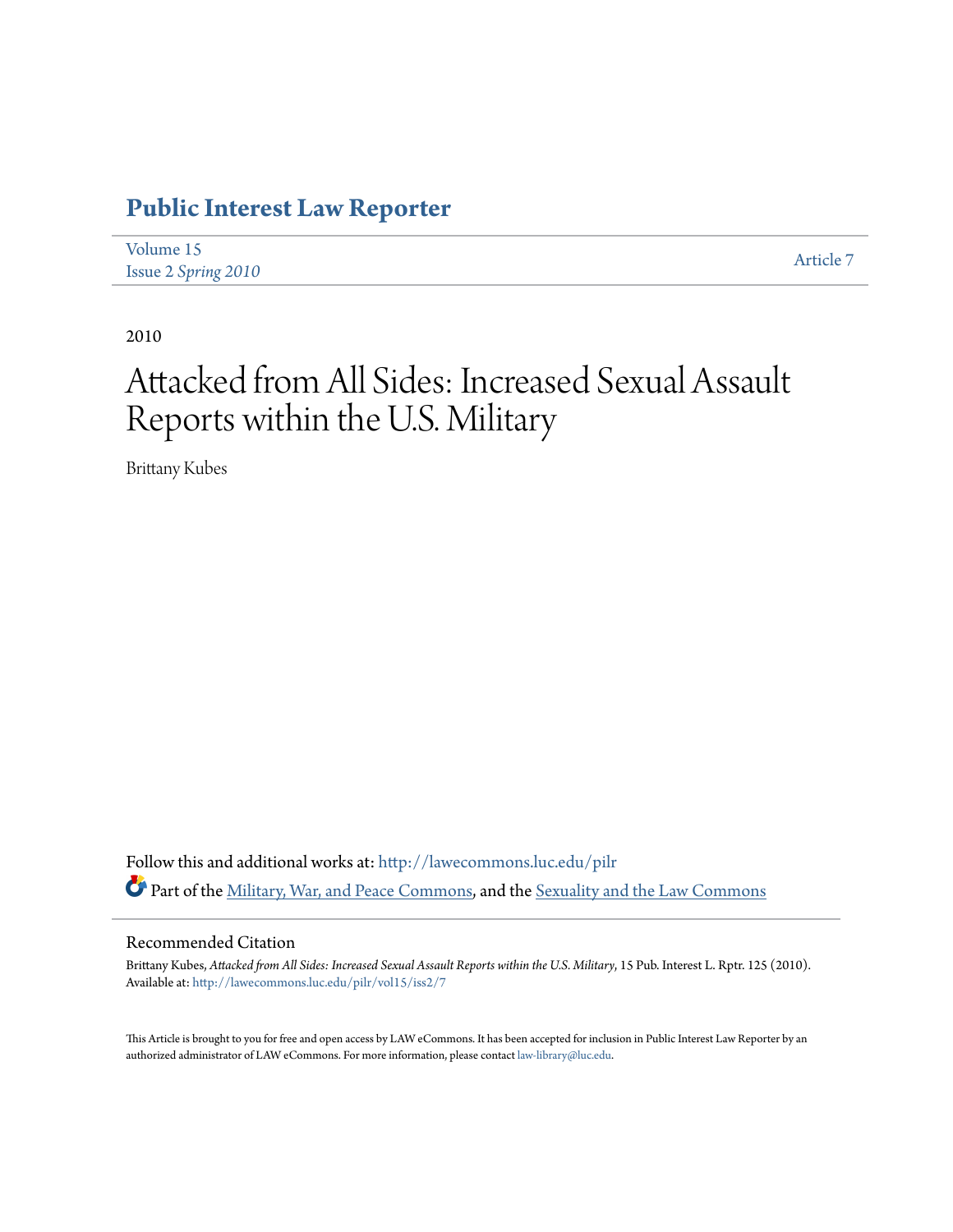# **ATTACKED FROM ALL SIDES: INCREASED SEXUAL ASSAULT REPORTS WITHIN THE U.S. MILITARY**

*by* **BRITTANY KUBES**

Jessica, a helicopter maintenance crewmember in the U.S. Military, was the victim of sexual assault by more than one colleague.<sup>1</sup> In 2009, Jessica revictim of sexual assault by more than one colleague.<sup>1</sup> In 2009, Jessica reported that her squad leader made unwanted sexual comments towards her and then tried to physically force himself on her.<sup>2</sup> In a later unrelated incident, an acquaintance stationed at another base raped her.<sup>3</sup> Jessica is one of three women in a unit of  $60$  men<sup> $4$ </sup>

Experiences of sexual assault amongst military personnel are not unique. In fact, one in three female soldiers will experience sexual assault while serving in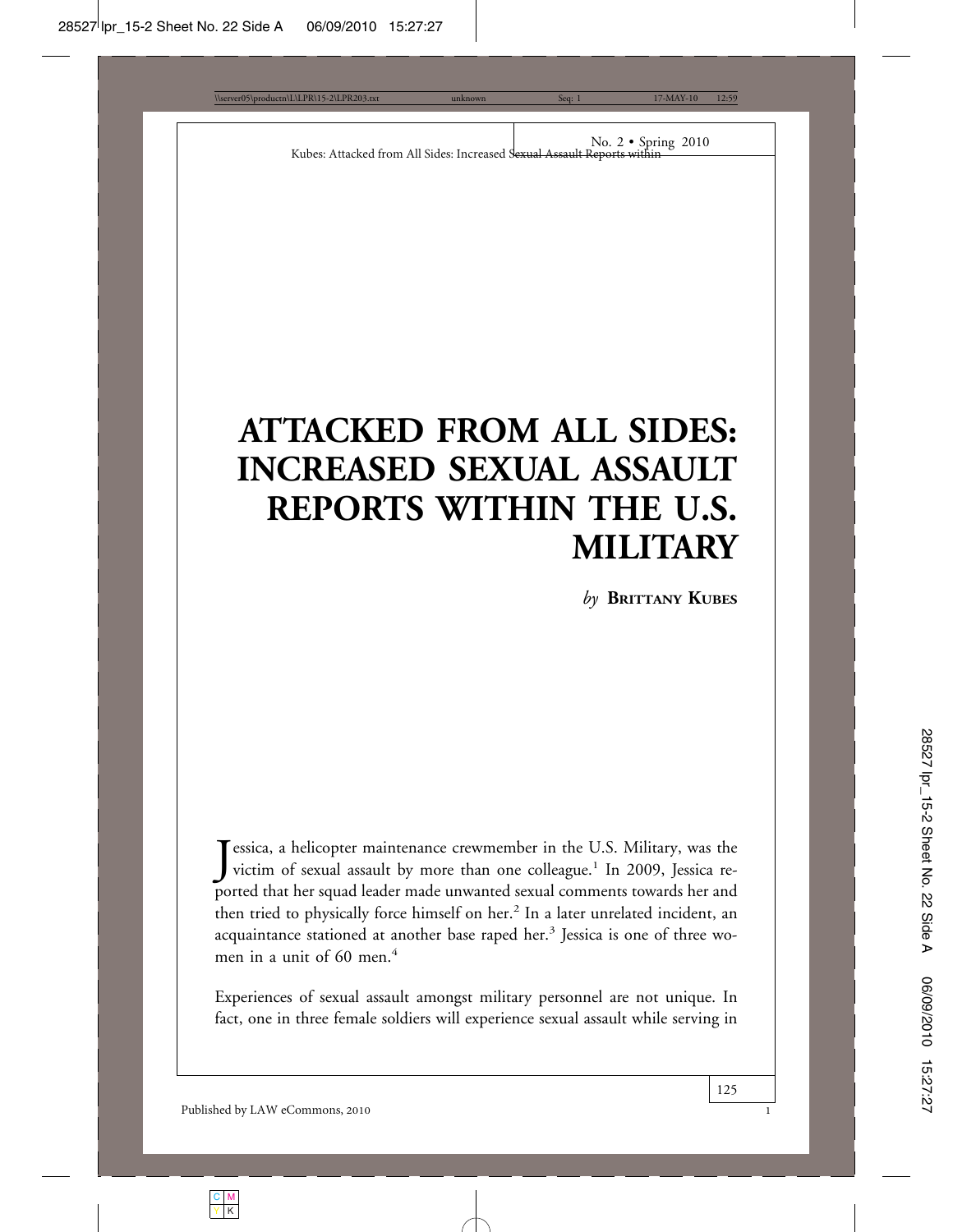Loyola Public Interest Law Reporter *Public Interest Law Reporter, Vol. 15, Iss. 2 [2010], Art. 7*

the military.<sup>5</sup> In 2008, there were 2,265 reports of sexual assault involving military service members, a nine percent increase from 2007.<sup>6</sup>

Was the 2008 increase in sexual assault reports in the military a positive result of stricter standards or a sign of rising assault occurrences?

According to Dr. Kaye Whitley, the director of the Pentagon's Sexual Assault Prevention and Response Office (SAPRO), the increase in the number of sexual assaults can be attributed to the improved reporting methods and the Department of Defense's (Department) new policy of encouraging victims to come forward with information regarding sexual assault.<sup>7</sup> On the other hand, as one anonymous military intelligence lieutenant suggests, "military men and women have become hypersensitive to any hint of impropriety by fellow soldiers, which then leads to the rising level of reports."<sup>8</sup>

No matter what the direct cause of the increase in reporting, it has led to heightened controversy. Particularly, the controversy surrounds the oft-forgotten male sexual assault victims and the related implications of the "Don't Ask, Don't Tell" (DADT) policy. This policy prohibits openly gay men, lesbians and bisexuals from serving in the military.<sup>9</sup>

MILITARY SEXUAL ASSAULT REGULATIONS

In order to establish a central organization of accountability and oversight for sexual assault policy, the Department created SAPRO.<sup>10</sup>

Former Secretary of Defense, Donald H. Rumsfeld, directed former Secretary of Defense for Personnel and Readiness, Dr. David S. C. Chu, to review the way the Department controlled the treatment and care of military member sexual assault reports.<sup>11</sup> In 2007, the Uniform Code of Military Justice (UCMJ) broadened its definition of sexual abuse from solely covering rape to include other related offenses.<sup>12</sup> This change in the UCMJ definition demonstrates the Department's commitment to preventing sexual assault in the military.13

One year later, there was a nine percent increase in sexual assault reports.<sup>14</sup> Additionally, the Pentagon estimated that approximately 80 to 90 percent of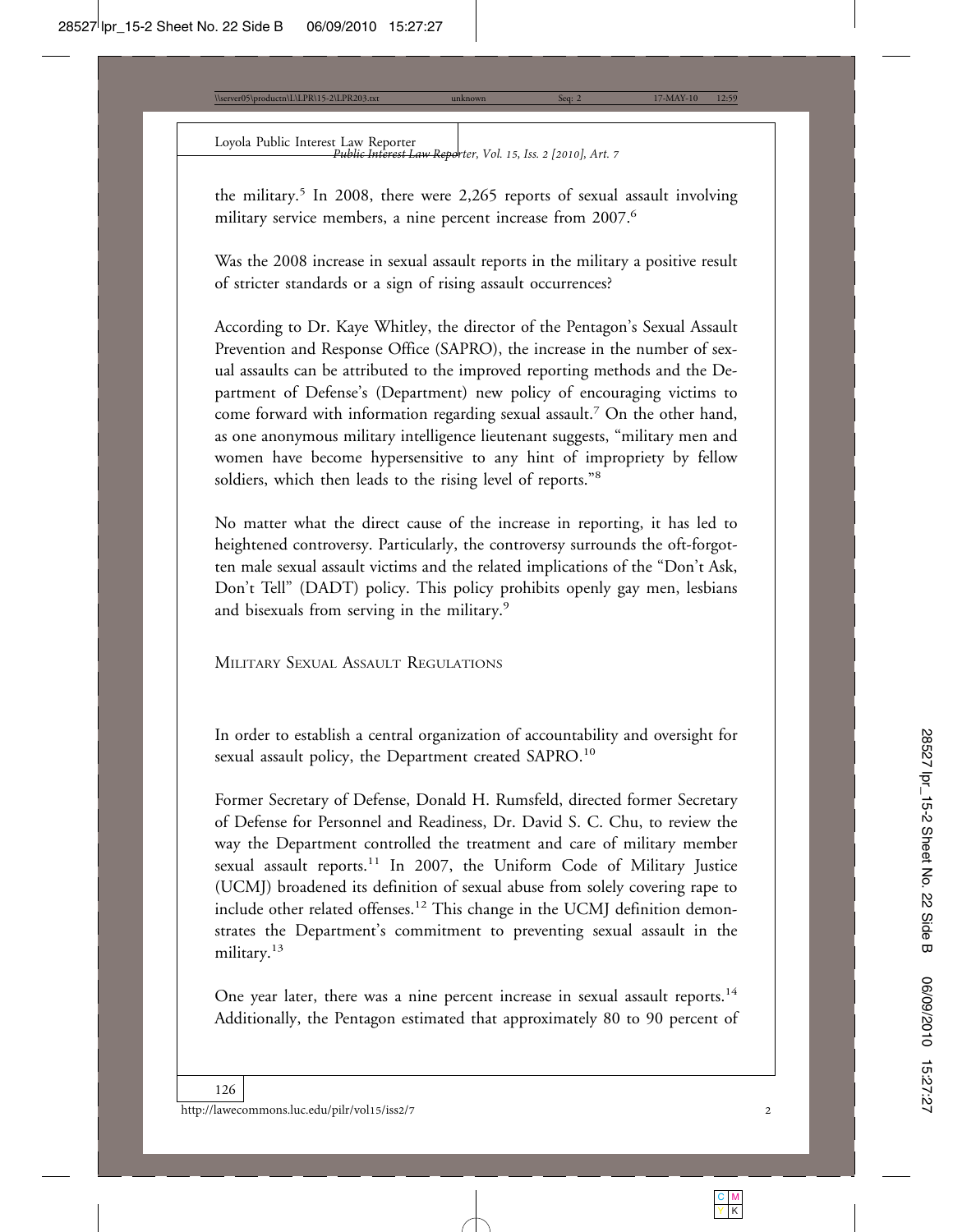### No. 2 • Spring 2010 Kubes: Attacked from All Sides: Increased Sexual Assault Reports within

sexual assaults went unreported in the military in 2008.15 Shortly after the Department created stricter assault regulations an increase in reports occurred.

DOES A RISE IN SEXUAL ASSAULT REPORTS IMPLICATE A RISE IN SEXUAL ASSAULT CASES?

There are various causes for the recent increase in sexual assault reports by military service victims. The Department notes that the increase may be attributed to the result of the UCMJ's broadened definition of the term "sexual assault."16 More conduct consequently falls under that category, resulting in more reports.

Indeed, some soldiers believe that the stringent standards have resulted in too much sensitivity. For example, according to military member James Mallory, if a soldier "hears anything off color across the room, they then have leverage to launch a complaint and possibly gain a promotion."17 These soldiers are skeptical of the increased number of reported attacks.<sup>18</sup>

Another factor is that soldiers may have mixed feelings about coming forward and reporting attacks.19 The victim may face a negative impact on his or her career and a remaining tour with the perpetrator.<sup>20</sup> Or, the victim may not report an attack if a "favor," such as a promotion in exchange for the alleged sexual assault, has resulted.<sup>21</sup>

On the other hand, some military personnel suggest that there are increased reports because the number of assaults has increased.22 The Defense Task Force on Sexual Assault in the Military Services reported that some military personnel believe the increase is attributed to the fact that perpetrators believe they will not be held accountable for their acts.<sup>23</sup> Specifically, these officers believe they have complete impunity because their commanders are often more focused on the mission than on their conduct.<sup>24</sup>

Furthermore, Courtney Mullins, intern at the Washington Coalition of Sexual Assault Program, suggests that other barriers for military service victims exist that may be contributing to the overall number of reports.25 Such barriers may include lack of privacy or fear of the career impact of reporting attacks.<sup>26</sup> Military service members live in close quarters in remote locations.<sup>27</sup> Additionally,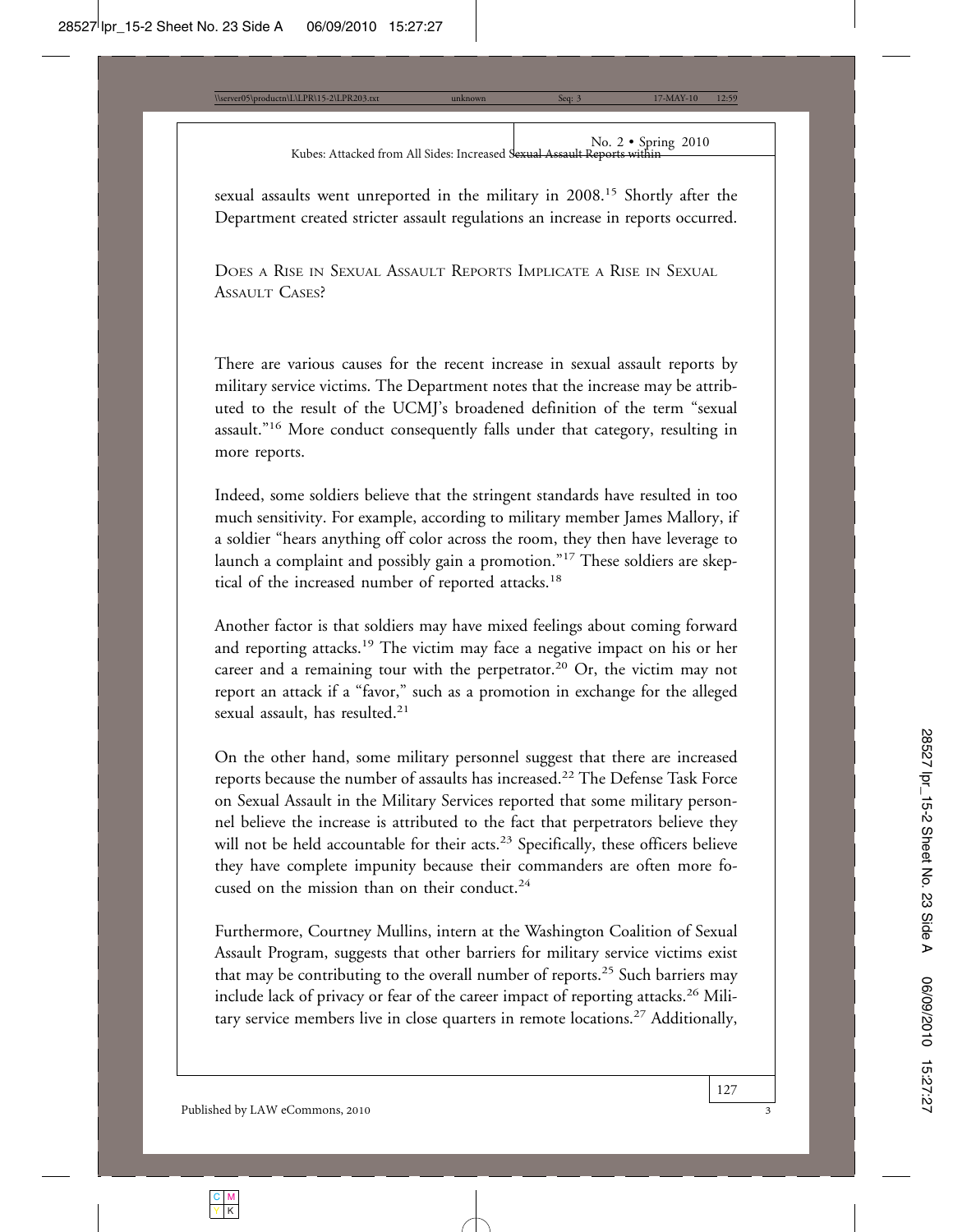Loyola Public Interest Law Reporter *Public Interest Law Reporter, Vol. 15, Iss. 2 [2010], Art. 7*

women are typically isolated and unevenly distributed at bases, making up only one in 10 soldiers at some bases.<sup>28</sup>

Kingsley R. Browne, a professor at Wayne State University Law School, opines that sexual assaults are the predictable consequence of "mixing the sexes together in the often intimate and cloistered environments in which military personnel operate."29 These opinions contribute to the numerous reasons for the recent increase in sexual assault reports.

THE MALE VICTIMS LEFT BEHIND

Women are not the only victims of sexual assault in the military. In 2008, 10 percent of military service victims were male.<sup>30</sup> Many men do not believe they are vulnerable to sexual assault if they are in all male units, likely due to the perceived safety net of DADT.<sup>31</sup>

DADT prohibits anyone who demonstrates a "propensity or intent to engage in homosexual acts" from serving in the U.S. armed forces.<sup>32</sup> Under the policy, these acts "create an unacceptable risk to the armed forces' high standards of morale, good order and discipline, and unit cohesion," which are "the essence of military capability."<sup>33</sup>

One anonymous military intelligence officer contends that homosexuals should not be allowed in the military.<sup>34</sup> He states that soldiers should not have to fear living with "gay men who may be bigger and stronger" than them.<sup>35</sup> Is this the same apprehension that women face from such "bigger and stronger" heterosexual men in the military?

DADT has recently received a lot of media attention due to its controversial policy. However, there has been less focus on sexual assaults occurring within the military.36 According to the Department, men may be less likely to report a sexual assault by another male due to risk of their own stigmatization with respect to DADT.<sup>37</sup>

### **CONCLUSION**

The Department asserts that significant progress has been made in responding to victims of sexual assault since the establishment of SAPRO.<sup>38</sup> At the same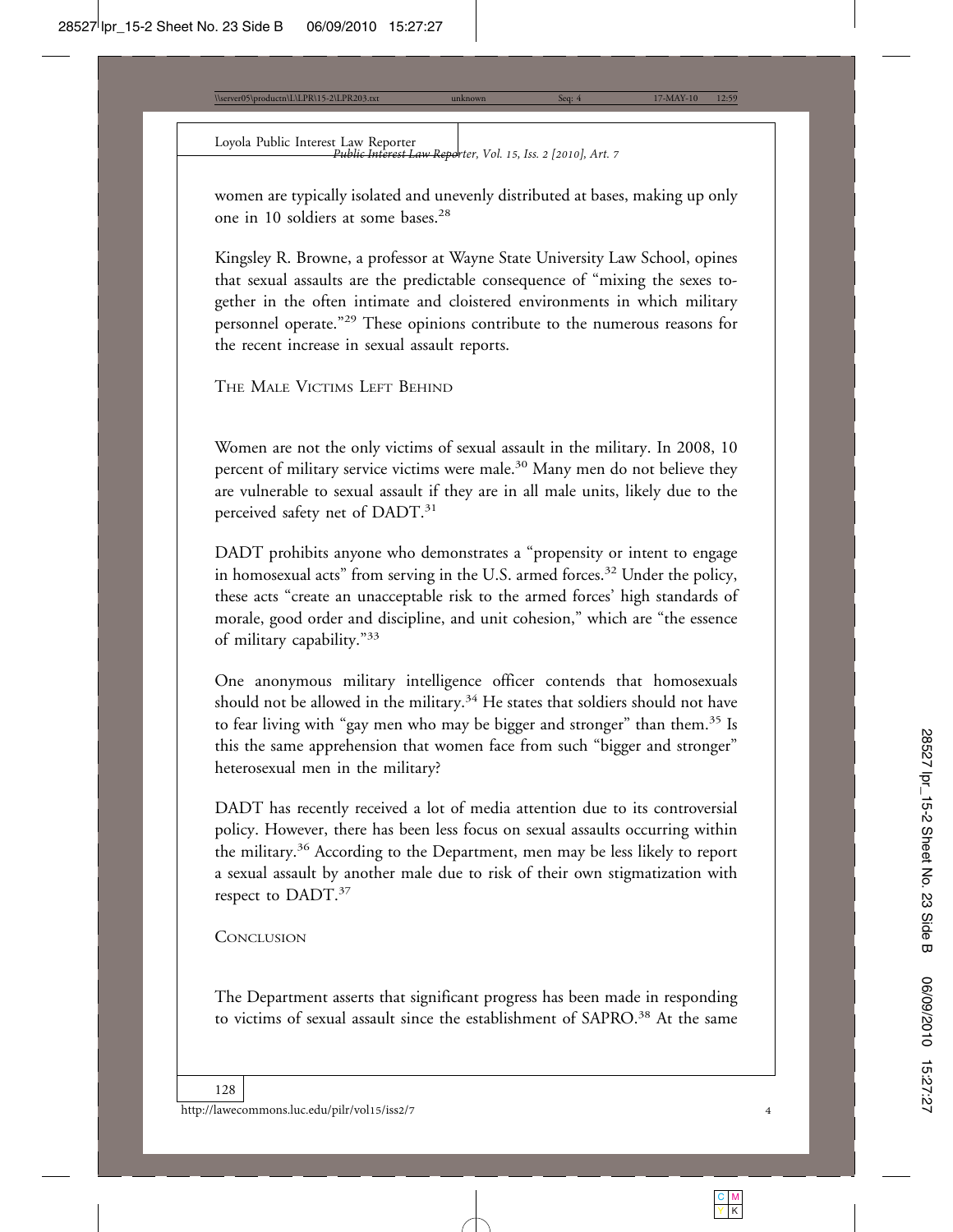time, the Department also acknowledges that improvements could be made in prevention, victim care and accountability.<sup>39</sup> President Obama recently called on Congress to "finally repeal the law that denies gay Americans the right to serve the country they love because of who they are."40

Congress may also be called on in the future to develop new regulations to make women feel more comfortable in the military and to further decrease the prevalence of sexual attacks. It may have a duty to do so regardless of whether those reports are a result of the broader sexual assault standard or a mere increase in reports.

#### **NOTES**

1 Katie Couric, *Sexual Assault Permeates U.S. Armed Forces,* CBS EVENING NEWS, Mar. 17, 2009, *available at* http://www.cbsnews.com/stories/2009/03/17/eveningnews/main4872713. shtml.

- 2 *Id.*
- 3 *Id.*
- 4 *Id.*
- 5 *Id.*

6 Department of Defense, FY08 Report on Sexual Assault in the Military 33 (2009), http:// www.sapr.mil/HomePage.aspx?Topic=resourcesReports&PageName=reportLinks.htm.

7 Mike Mount, *Reports of Sexual Assault in Military Rise in* 2008, CNN, March 17, 2009, *available at* http://www.cnn.com/2009/POLITICS/03/17/military.assaults/index.html.

8 Telephone Interview with Anonymous Military Intelligence Officer, U.S. Army (March 22, 2010).

9 10 U.S.C. A.  $654$  (2010).

10 Sexual Assault Prevention and Response Office, *About SAPRO*, http://www.sapr.mil/ HomePage.aspx?Topic=about%20SAPRO (last visited Mar. 5, 2010).

11 *Id.*

12 *See* 10 U.S.C.A. § 920-120 (2007).

13 *Id.*

14 Department of Defense, *supra* note 6.

15 Nancy Gibbs, *Sexual Assaults on Female Soldiers: Don't Ask, Don't Tell*, TIME, March 8, 2010, *available at* http://www.time.com/time/magazine/article/0,9171,1968110,00.html.

16 Department of Defense, *supra* note 6.

17 Telephone interview with James Mallory, Private First Class, U.S. Military (Feb. 24, 2010).

18 *Id.*

19 *Id.*

20 Steven Lee Myers, *A Peril in War Zones: Sexual Abuse by Fellow G.I.'s,* N.Y. TIMES, Dec. 28, 2009, *available at* http://www.nytimes.com/2009/12/28/us/28women.html?pagewanted=3&\_  $r=1$ .